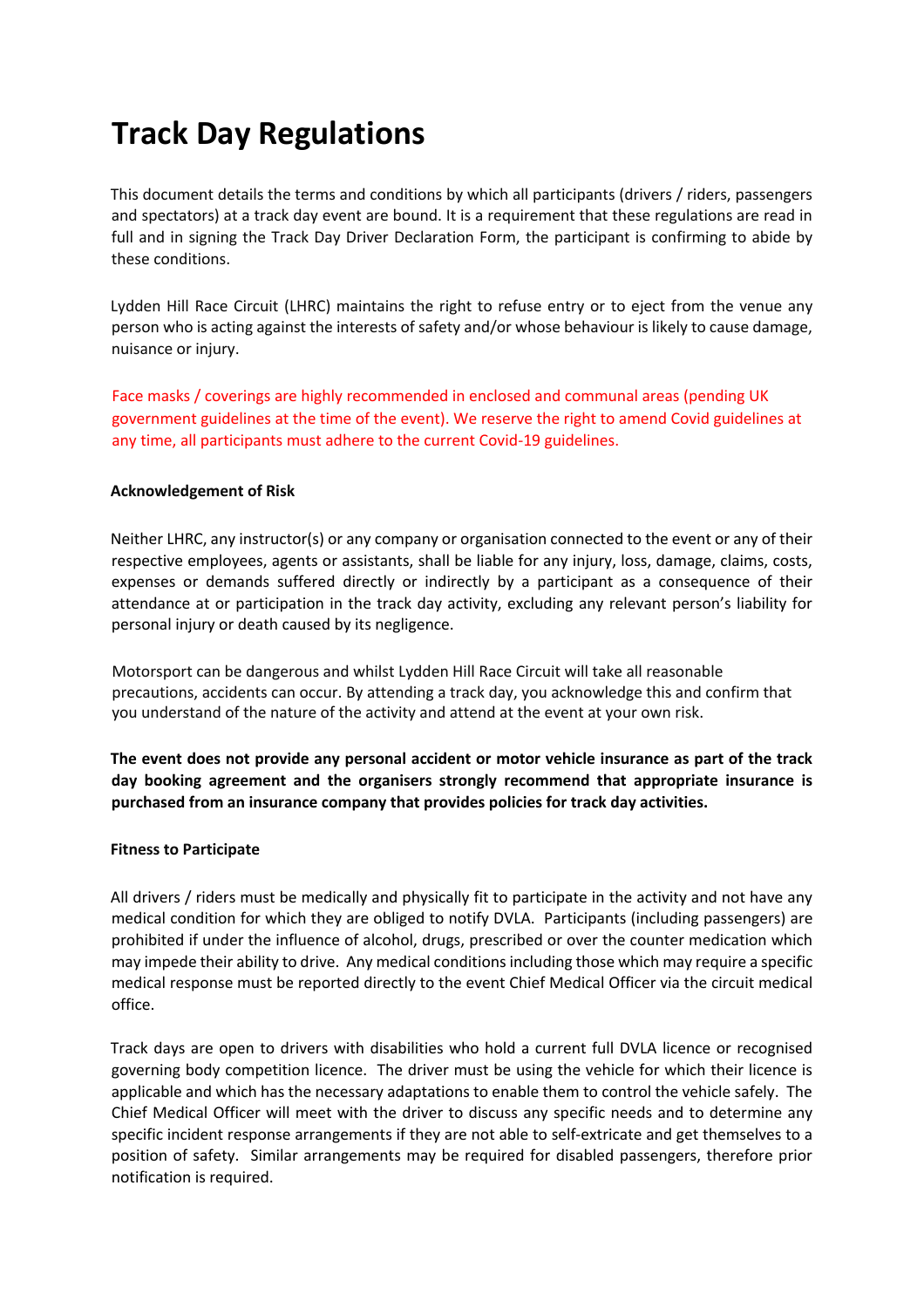Participants must wear any corrective eyewear which is required for driving.

Persons who are pregnant are not permitted to participate either as drivers or passengers.

# **CAR TRACK DAY**

#### **Driver Requirements**

All drivers must hold one of the following licences to be eligible to participate in car track days:

- $\triangleright$  a full, unrestricted driving licence (not provisional) for the category of vehicle as issued by DVLA (or foreign equivalent) or
- $\geq$  a Motorsport UK Race National B (or higher) competition licence

**Drivers aged 14-18 years require the written consent of a parent or guardian to participate in a track day activity either as a driver or a passenger.** The parent or guardian must be present at the event and complete the signing on process with the participant. Junior drivers who hold a Motorsport UK National B Race Licence must use a vehicle of similar specification and performance to their race car and this will require prior approval by LHRC. Drivers aged  $14 - 18$  years are not permitted to carry a passenger with the exception of a parent / guardian or an ARDS instructor.

### **Equipment Requirements**

All drivers and passengers must wear a suitable, correctly fitting and fastened automotive crash helmet and have their arms and legs covered at all times whilst on circuit. In the case of open top vehicles, drivers must wear full face helmets. It is the responsibility of the helmet owner to ensure that the helmet is fit for purpose.

Helmets are not available for hire from the venue.

#### **Vehicle Requirements**

The vehicle intended for use on the track day should conform to MOT minimum standards for road use or current Motorsport UK or Oval Track Racing Council technical and safety regulations. Classic cars which are MOT exempt may be accepted on a case-by-case basis.

All vehicles must be in good condition both mechanically and structurally and suitable for their intended use on the track with a seat belt or harness. The condition of the seat belt or harness is the responsibility of the vehicle owner. It is the duty of the participant to ensure that the vehicle remains in this condition for the duration of the activity. Seat belts and harnesses must be worn correctly at all times. All vehicles must also comply with the circuit noise regulations (see below).

Single seater cars must be approved in advance by LHRC.

Vehicles exceeding 1.85m in height are not permitted.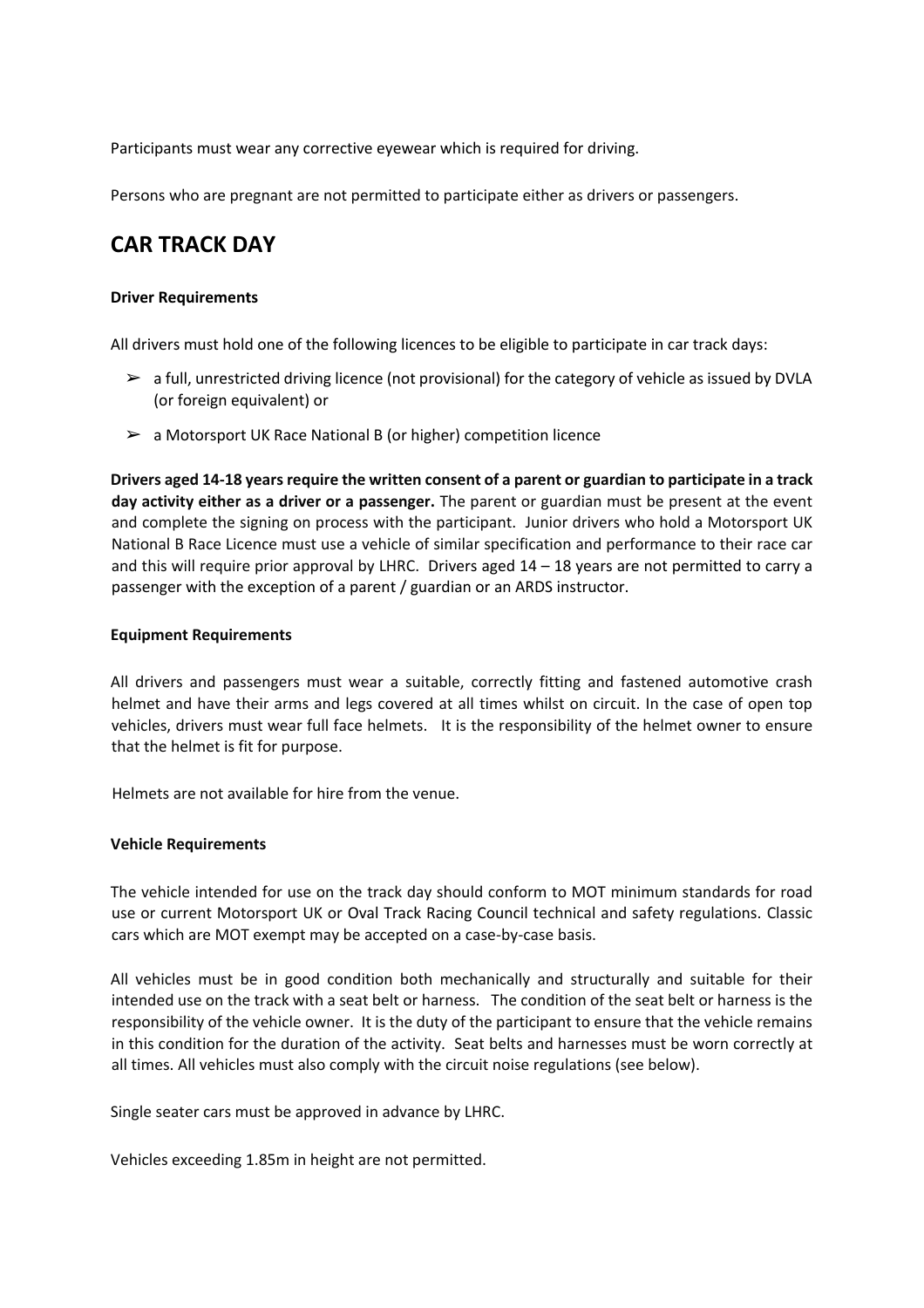Hybrid or electric vehicles are prohibited unless written permission from LHRC has been granted in advance.

Open top cars must be fitted with a full Motorsport UK or FIA approved roll safety device, or other road homologated roll over safety device.

All vehicles must be fitted with front and rear towing eyes or towing fixtures.

# **CAR TRACK DAY PROCEDURES**

## **Registration / Signing On**

Signing on and wristband collection for drivers and passengers takes place from 07:30am in the signing on office located on the ground floor of the Circuit Office building. Drivers must produce their valid UK driving licence (or overseas equivalent) or MSUK licence. Photocopies are not acceptable.

A driver is permitted to passenger in an additional driver's car, however you will need to inform the sign on staff of your intention in order to receive the appropriate wristband.

### **Any tampering of wrist bands will result in immediate exclusion from the event.**

Under current Covid-19 guidelines, licences will be checked and verified in advance of the event, with the exception of overseas licences which will still need to be presented at 'signing on'.

#### **Briefing**

The safety briefing is compulsory for all drivers regardless of previous attendance on track days. A full safety briefing will take place prior to any track activity. Briefing bands will be provided to ensure everyone has attended. We expect the briefing to take place at 08:30 but please listen to the tannoy for details.

#### **Passengers**

Only one passenger may be carried in the vehicle at any one time and subject to the wearing of an automotive crash helmet and the correct use of seat belt or safety harness. The passenger must be seated in the front passenger seat.

Passengers under the age of 18 require the consent of a parent / guardian and the appropriate section of the Passenger Track Day Declaration Form must be countersigned. The minimum age for passengers is 14 years.

#### **Driving Standards**

The standards for all participants are as follows: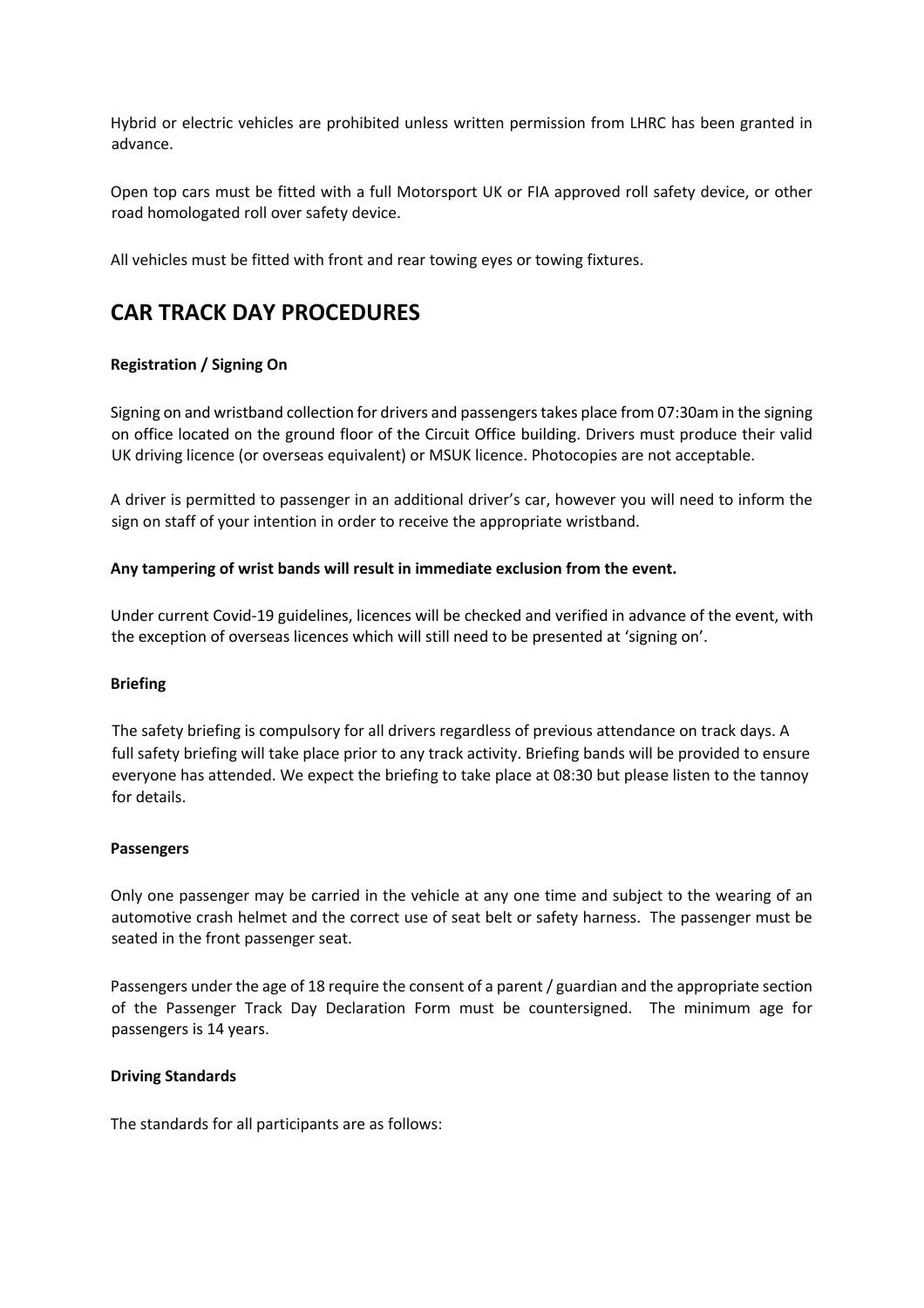- $\triangleright$  Participants must not act or drive recklessly, dangerously or in an intimidating fashion, whether on track or otherwise. Any person driving in a manner incompatible with safety will, at the discretion of the Track Supervisor, be black flagged by the start line marshal and may be excluded from the session or event.
- $\triangleright$  Donuts, tyre spinning and drifting is not permitted.
- $\triangleright$  Lydden Hill Race Circuit reserves the right to exclude any participant from the event who puts other drivers at risk or damages the venue.
- $\triangleright$  Racing is not permitted.
- $\triangleright$  No timekeeping or pace making of any sort is allowed on the track day.
- $\triangleright$  Participants must follow the instructions of Lydden Hill officials at all times.
- $\triangleright$  All groups will receive 3 sighting laps at the start of their first session to enable drivers to become familiar with the track. The sighting laps are distinguished by use of **GREEN** waved flags and overtaking is not permitted. Immediately following the sighting laps, the marshals will cease waving flags to indicate that the session is now open. Sighting laps do not take place during subsequent sessions on the same day with the exception of drivers in the 'novice' category who will receive 1 sighting lap at the start of each session.
- $\triangleright$  Groups will be released from the assembly area on the sole command of the Track Day Supervisor when the circuit is clear and ready to be used.
- $\triangleright$  All vehicles must use the slip road at the top of the hill to return to the paddock.
- $\triangleright$  Lydden Hill operates track limits regulations in line with most other circuits and drivers will be briefed on their application.
- $\triangleright$  It is the responsibility of the driver to ensure that s/he understands the information provided in the safety briefing and is familiar with flag signals in use at Lydden Hill.

# **FURTHER REQUIREMENTS**

#### **Parking**

Parking for those participating in the track day will be located in the paddock area as identified on the venue map. Spectators, friends and family (\*if permitted under Covid-19 restrictions) will need to park on the fields overlooking the paddock and walk down into the paddock.

#### **General**

Dogs are permitted at Lydden Hill but must be constantly under the control of the owner and on a secure lead. Liability for any incidents rests with the owner.

#### **Paddock**

When in the paddock, participants are responsible for ensuring the safety of themselves and their guests and are bound by the regulations below: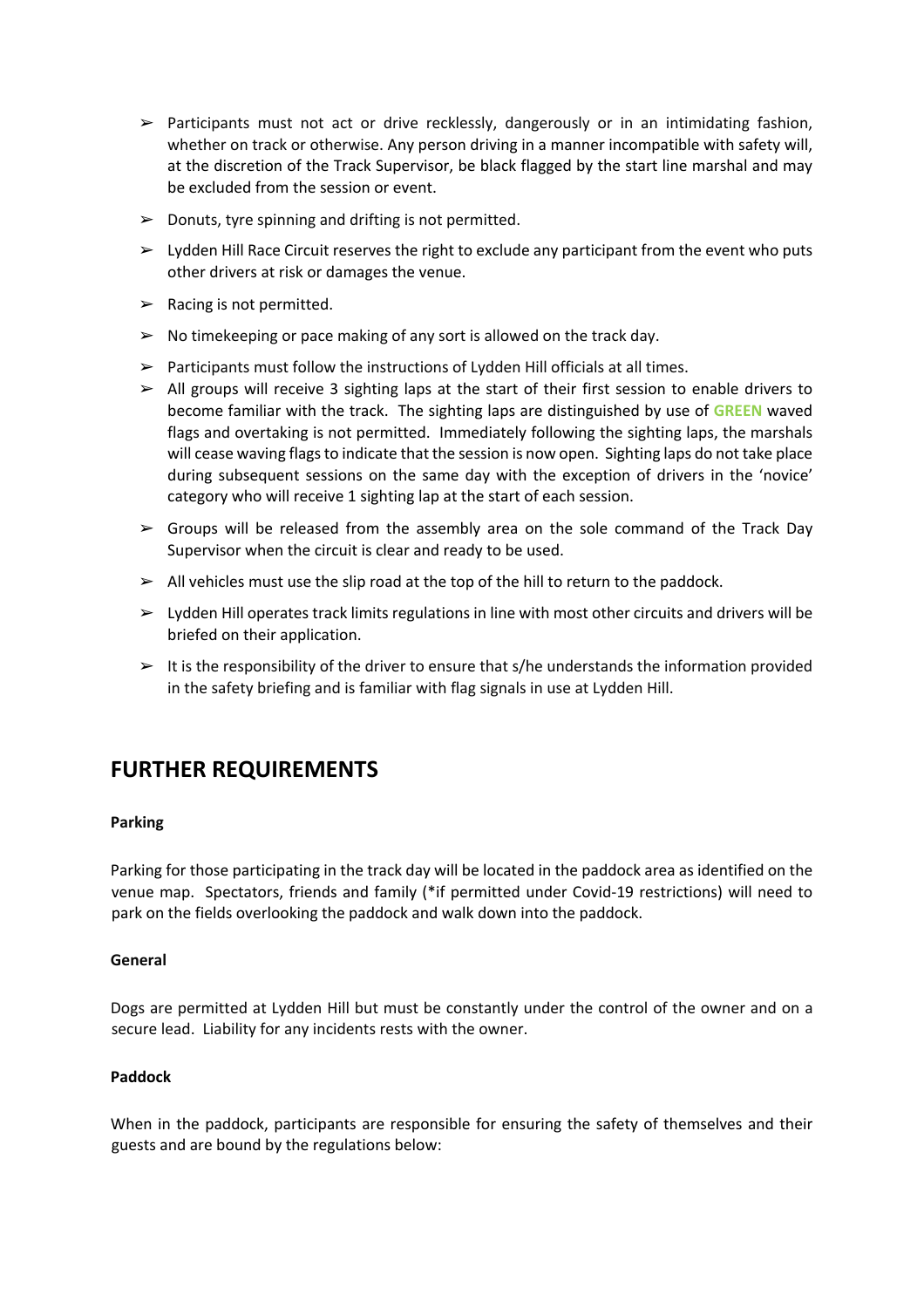- The paddock speed limit is 10mph
- All participants must familiarise themselves with the location of fire alarm call points and fire extinguishers in the paddock area
- Storage of fuel is limited to 25l per driver / rider participant
- Persons under the age of 18 must be adequately supervised at all times
- Spectators are not permitted to enter the Assembly Area, track or return road
- The scrutineering bay is out of bounds to all participants
- Fuel must be stored securely in suitable receptacles
- Paddock bikes or other forms of unlicenced motorised transport are not permitted
- No tent pegs or similar are to be hammered into the paddock surface (anyone found doing so is liable for any repair costs)
- Participants are liable for any excessive clean-up costs caused by them
- Litter must be disposed of in the bins provided
- Any waste oil must be disposed of in the receptacle located at the back of the paddock
- Any waste tyres must be disposed of by the participant and removed from site

Electricity is available in the paddock area at a charge of £5, £10 or £20 depending on the individual requirements. Electricity cards are available to purchase from the catering unit.

#### **Noise Restrictions**

The vehicle to be used on the track day must conform to Lydden Hill noise regulations which have been set by the local authority. The noise limit for track days is 100dB static which will be tested when participants arrive in the Assembly Area immediately prior to their session.

Engines must not be run before 08:55 on Monday (tick over only). No engines are to be run after 18:00.

Noise is monitored throughout the event through the use of 'drive by' and circuit perimeter monitoring. Any excessively noisy vehicle will be black flagged and removed from the track until corrective action has been taken. If the vehicle fails to meet the noise test requirements and the driver or rider is no longer able to participate in the track day, LHRC will not be liable for providing a refund. The same applies if the vehicle suffers mechanical issues and limits or prevents participation.

#### **Photography and Video Images**

The taking of still photographs & video footage for personal, non-commercial and non-promotional use is permitted.

The carrying of on-board cameras/videos for personal, non-commercial and non-promotional use is permitted subject to the cameras being safely and securely attached, using bolt-on mounting systems specifically designed for that purpose (not suction or other temporary mountings).

The carrying of on-board cameras/videos for commercial use is prohibited unless authorised in writing by LHRC or the event organiser i.e. No Limits. In the event of commercial footage, LHRC or No Limits